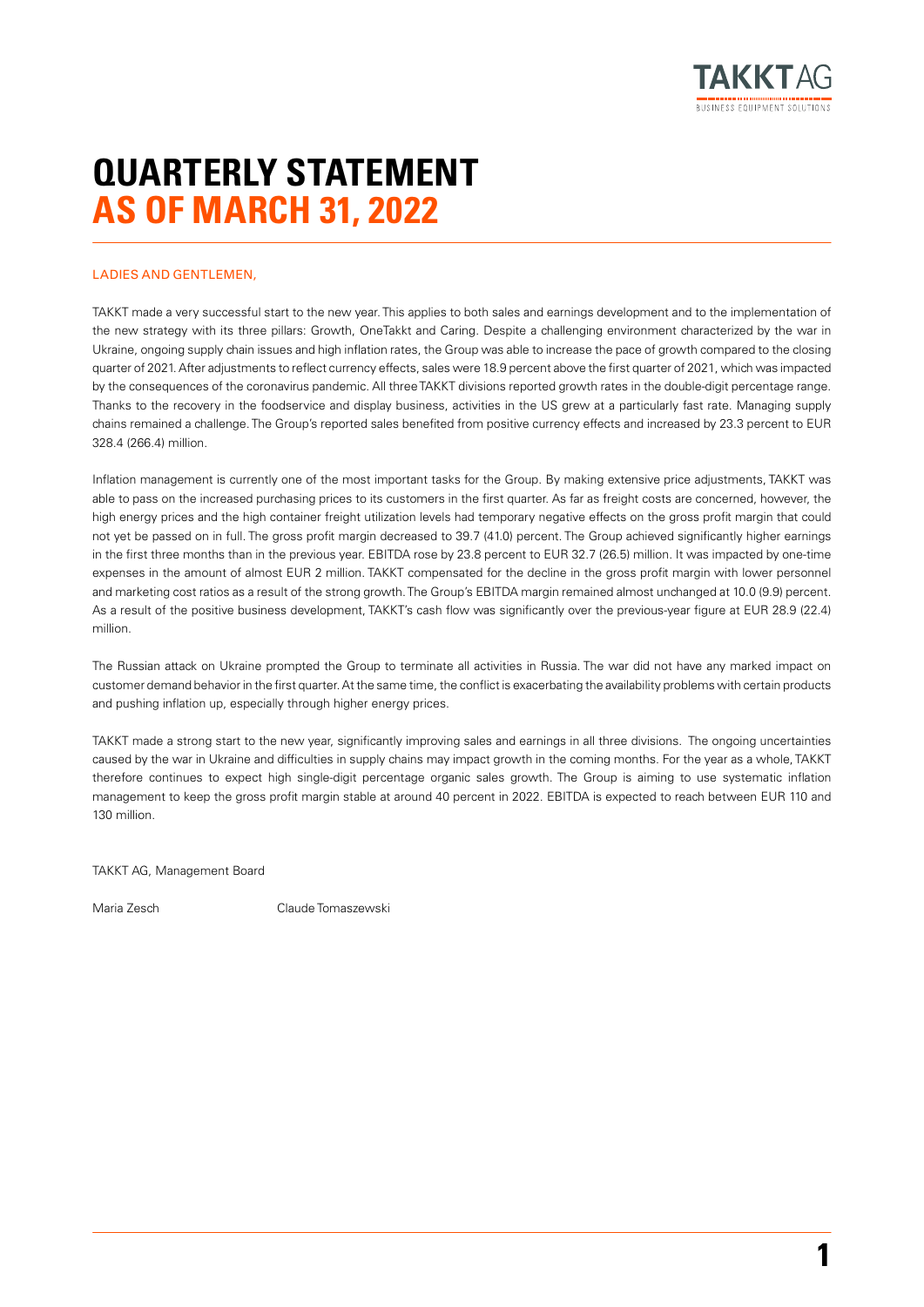## KEY FIGURES TAKKT GROUP AND DIVISIONS

|                                        | Q1/21 | Q1/22 | Change in %   |
|----------------------------------------|-------|-------|---------------|
| <b>TAKKT</b>                           |       |       |               |
| Sales in EUR million                   | 266.4 | 328.4 | $23.3(18.9*)$ |
| Gross profit margin in percent         | 41.0  | 39.7  |               |
| EBITDA in EUR million                  | 26.5  | 32.7  | 23.8          |
| EBITDA margin in percent               | 9.9   | 10.0  |               |
| EBIT in EUR million                    | 17.2  | 22.4  | 30.2          |
| Profit before tax in EUR million       | 15.8  | 21.3  | 34.5          |
| Profit in EUR million                  | 11.9  | 16.4  | 37.4          |
| Earnings per share in EUR              | 0.18  | 0.25  | 37.4          |
| TAKKT cash flow in EUR million         | 22.4  | 28.9  | 29.0          |
| Free TAKKT cash flow in EUR million    | 21.1  | 10.2  | $-51.7$       |
|                                        |       |       |               |
| <b>Industrial &amp; Packaging</b>      |       |       |               |
| Sales in EUR million                   | 166.4 | 189.7 | $14.0(12.6*)$ |
| <b>EBITDA</b> in EUR million           | 24.3  | 27.0  | 11.2          |
| EBITDA margin in percent               | 14.6  | 14.2  |               |
|                                        |       |       |               |
| <b>Office Furniture &amp; Displays</b> |       |       |               |
| Sales in EUR million                   | 55.7  | 74.4  | $33.4(24.3*)$ |
| <b>EBITDA</b> in EUR million           | 3.4   | 6.4   | 91.5          |
| EBITDA margin in percent               | 6.0   | 8.6   |               |
|                                        |       |       |               |
| <b>FoodService</b>                     |       |       |               |
| Sales in EUR million                   | 44.3  | 64.3  | $45.1(35.6*)$ |
| <b>EBITDA</b> in EUR million           | 2.5   | 4.3   | 68.3          |
| EBITDA margin in percent               | 5.7   | 6.7   |               |

*\* organic, i.e. adjusted for currency effects*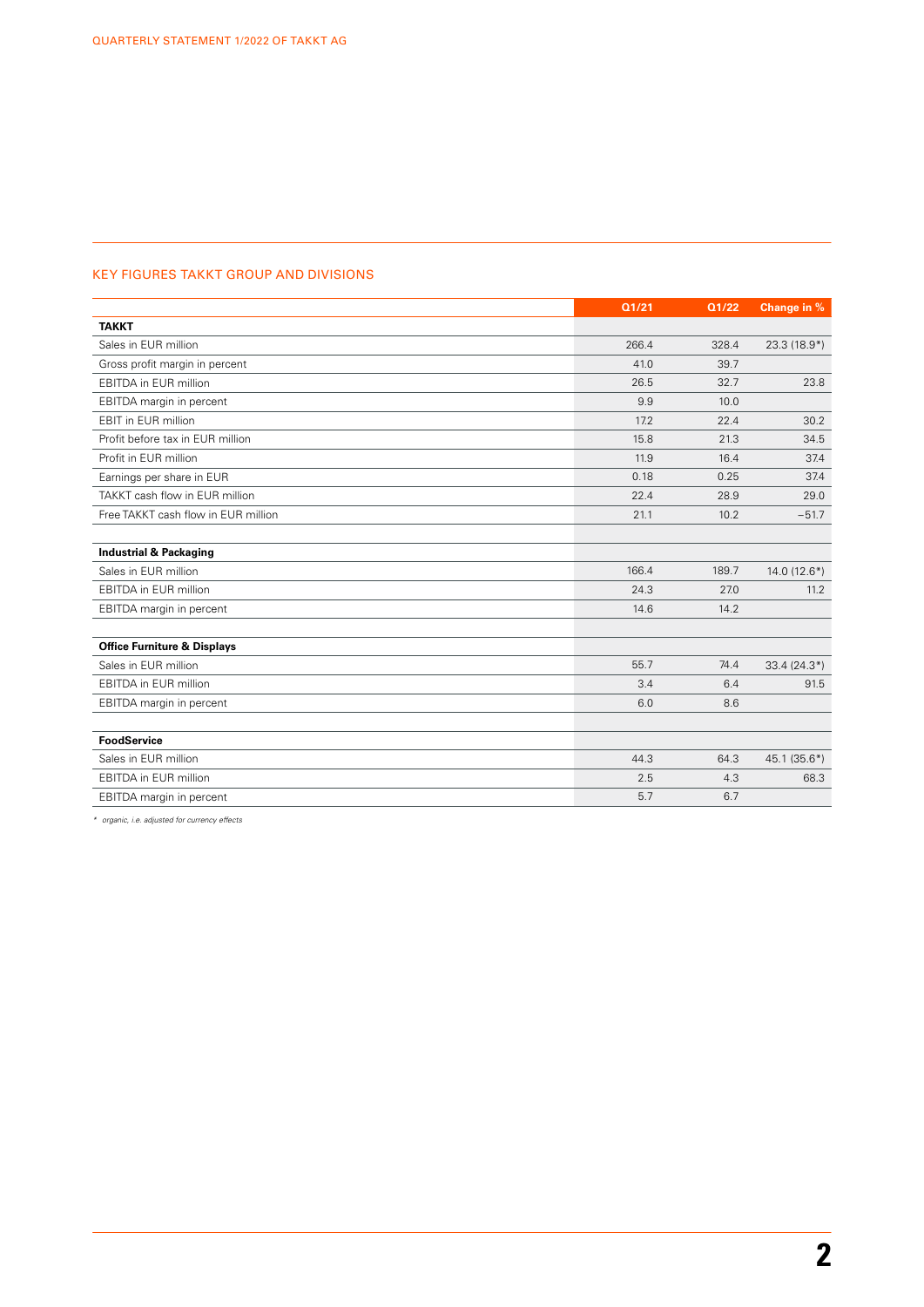## **GENERAL CONDITIONS**

- In Europe and the US, economic development was subdued in the first quarter of the year due to ongoing problems with product availability, high inflation and economic uncertainty triggered by the war in Ukraine.
- The Purchasing Managers' Index (PMI) figures for the eurozone and Germany, which are relevant for KAISER+KRAFT, decreased slightly but remain well above the expansion threshold of 50 points. In March, the PMI for the manufacturing industry was 56.5 points for the eurozone and 56.9 points for Germany.
- The Restaurant Performance Index (RPI), a relevant industry indicator for Central and Hubert, rose to 103.8 points in February. The current situation was considered to be slightly better than the future outlook.

## **SALES AND EARNINGS REVIEW**

#### **TAKKT**

- Sales rose by 23.3 percent. A positive effect of 4.4 percentage points resulted from currency fluctuations, primarily due to the stronger US dollar.
- Organic growth amounted to 18.9 percent and benefited from the recovery in the foodservice and display business.
- The gross profit margin declined to 39.7 (41.0) percent, due primarily to higher inward freight costs.
- The cost ratios for marketing and personnel declined considerably as a result of the strong growth.
- Structural changes, including the termination of the company's Russian business, accounted for a one-time expense of just under EUR 2 million.
- EBITDA increased significantly to EUR 32.7 (26.5) million. The EBITDA margin remained virtually unchanged at 10.0 (9.9) percent.
- Adjusted for one-time expenses for structural changes, the EBITDA margin would have been 10.5 percent.



- Depreciation and amortization increased to EUR 10.3 (9.3) million, due primarily to increased scheduled amortization of web shop systems.
- The financial result improved slightly to minus EUR 1.1 million (minus EUR 1.4 million).
- Income tax expense of EUR 4.9 (3.9) million was above the previous year's level due to the higher earnings.
- Profit for the period increased to EUR 16.4 (11.9) million, and earnings per share to EUR 0.25 (0.18).

#### **Industrial & Packaging**

- Sales increased by 14.0 percent, with positive currency effects of 1.4 percentage points.
- Organic sales growth came to 12.6 percent.
- The activities of KAISER+KRAFT and ratioform achieved double-digit percentage growth. Growth in the UK business was in the single-digit percentage range.
- EBITDA rose to EUR 27.0 (24.3) million and was negatively impacted by one-time expenses of around EUR 1 million.
- At 14.2 (14.6) percent, the EBITDA margin was slightly below the level of the previous year due to the one-time expenses.

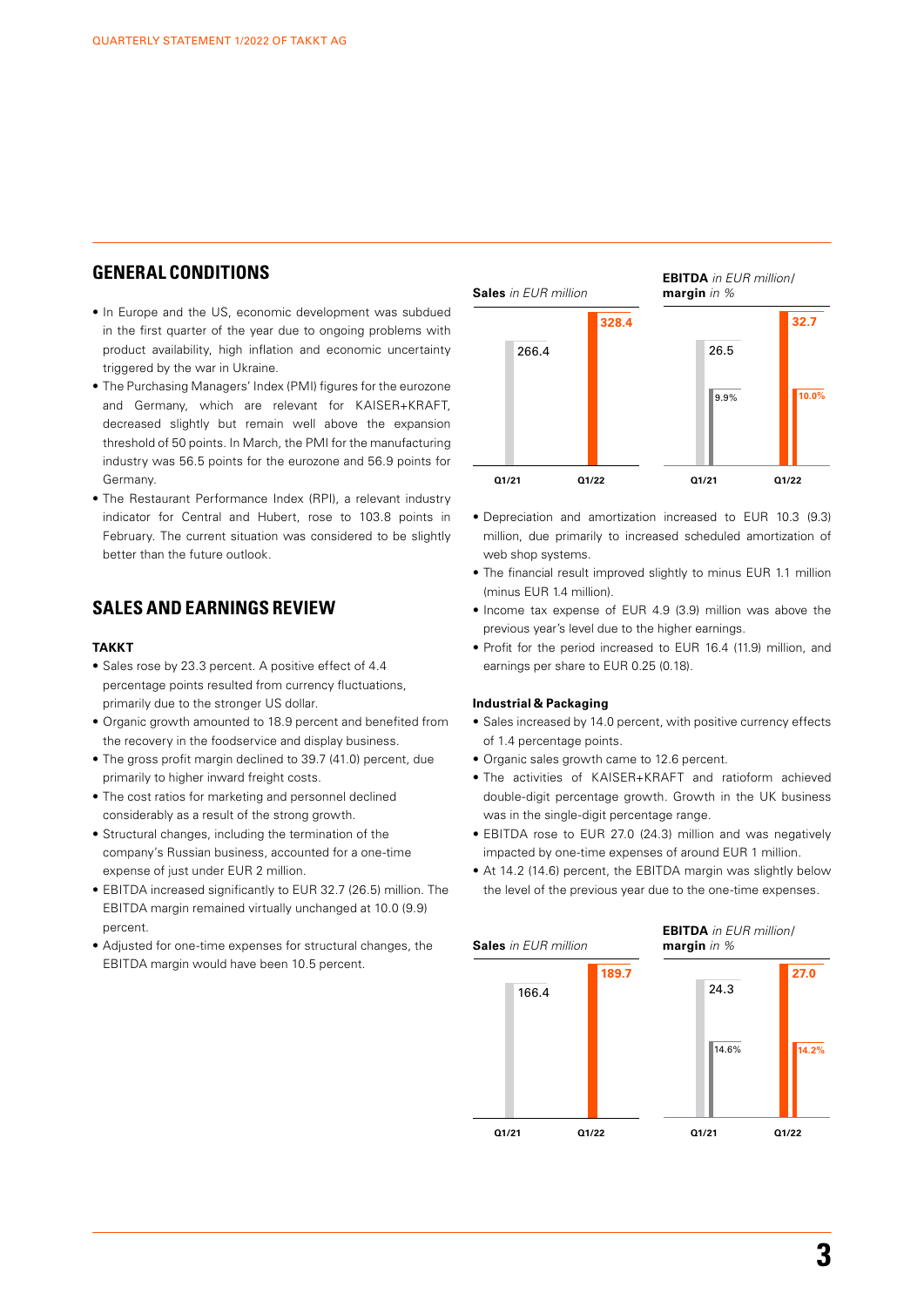#### **Office Furniture & Displays**

- Sales improved by 33.4 percent, with currency effects having a positive impact of 9.1 percentage points.
- Organic sales growth came to 24.3 percent, with both business units reporting growth in the double-digit percentage range.
- EBITDA rose to EUR 6.4 (3.4) million, largely due to the recovery in the display business. The EBITDA margin improved to 8.6 (6.0) percent.



## **FoodService**

- Sales increased by 45.1 percent. Currency effects contributed 9.5 percentage points to growth.
- Organic sales growth rose to 35.6 percent due to the sustained recovery on the US market.
- EBITDA increased to EUR 4.3 (2.5) million and the margin improved to 6.7 (5.7) percent.



## **FINANCIAL AND ASSETS POSITION**

- TAKKT cash flow was up considerably year-on-year at EUR 28.9 (22.4) million, an increase that was similar to EBITDA.
- Net working capital increased by EUR 15.5 million in the first quarter. Trade receivables rose significantly due to the good growth trend. Inventory levels were increased further in anticipation of a further increase in prices and to ensure delivery capability. Trade payables increased considerably in contrast. There was virtually no change in net working capital in the first quarter of the previous year.
- Consequently, cash flow from operating activities fell significantly to EUR 13.4 (24.0) million.
- At EUR 3.3 (3.0) million, investments were on a very similar level as in the previous year.
- The free TAKKT cash flow of EUR 10.2 (21.1) million in the first quarter was significantly lower than in the previous year as a result of the strong growth and the related increase in net working capital.



- Net financial liabilities decreased to EUR 95.6 million compared to EUR 105.0 million at the end of 2021.
- Total assets increased slightly in the reporting period, while the balance sheet structure remained largely unchanged. The equity ratio climbed to 63.4 percent (end of 2021: 62.2 percent).
- At the end of March, TAKKT had committed free credit lines of around EUR 230 million.

**4**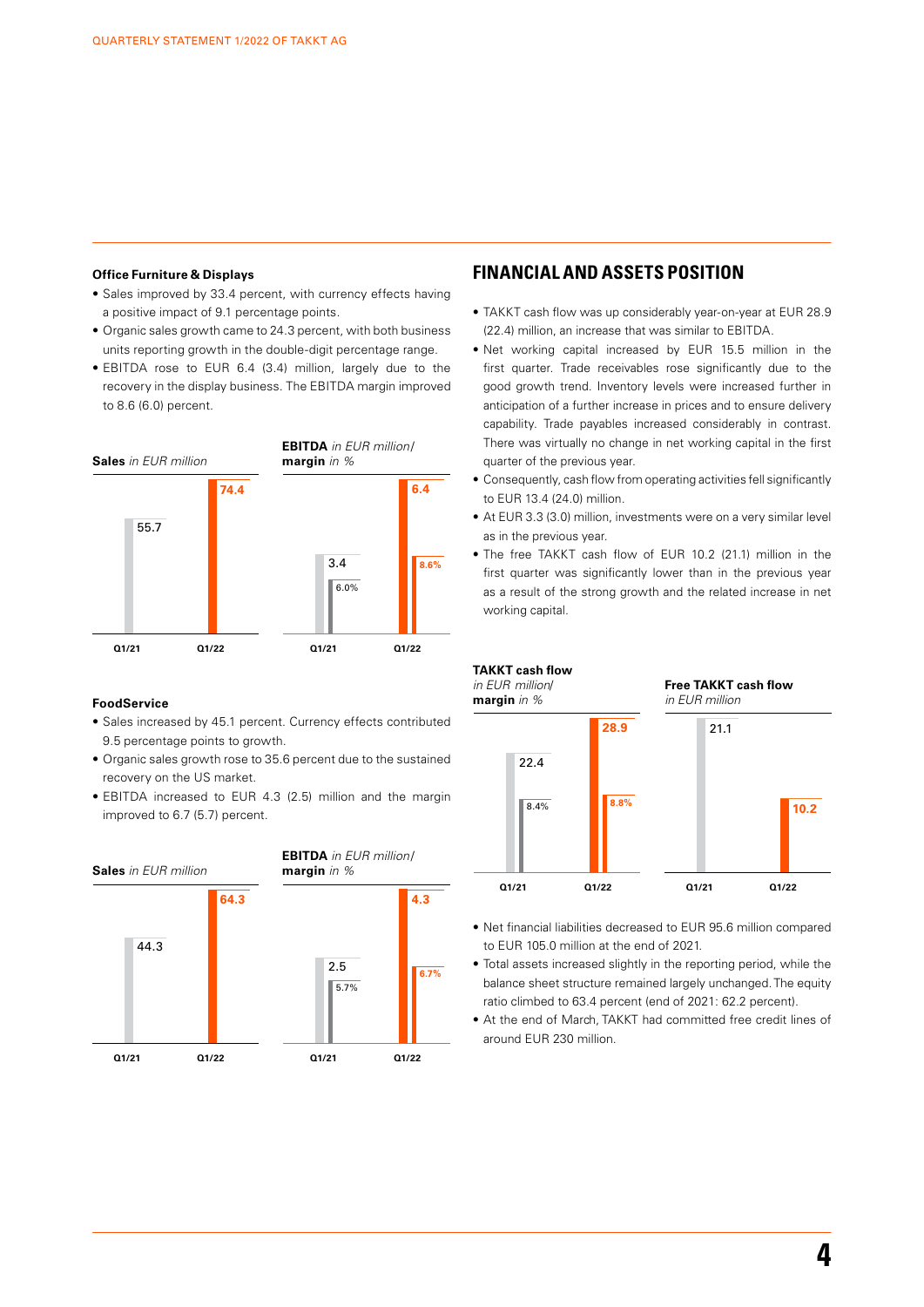

## **RISKS AND OPPORTUNITIES**

- TAKKT's risks and opportunities are explained in detail starting on page 68 of the 2021 annual report. The general risks and opportunities for the TAKKT Group did not change significantly in the first quarter of 2022. Based on the information currently available, the Management Board does not believe that there are any risks at present or in the forecast period that may be a risk to the Group as a going concern.
- The most significant risk for the TAKKT Group, which is also a noteworthy opportunity, continues to be the development of the economy. This is closely linked to the economic impact of the Russian attack on Ukraine. The direct consequences of the conflict do not pose a significant risk for the TAKKT Group. However, the economic climate and customers' willingness to invest could deteriorate, e.g. as a result of the sanctions.
- Besides economic risk, the consequences of the conflict can also affect risks in the areas of energy and purchasing prices, reliance on e-commerce, and cybercrime.
- The entry of new market participants or more aggressive competitive behavior by established providers could pose a risk for TAKKT in terms of losing market shares or falling short of its growth ambitions. TAKKT addresses this risk through focused positioning of its own activities.
- Limited product availability and rising purchasing prices also represent a significant risk for TAKKT. For example, if sales and earnings are delayed due to limited product availability and/or cannot be fully recognized or rising purchasing prices cannot be passed on in full. In order to minimize this risk, TAKKT continuously monitors the difference between order intake and sales and also adjusts its purchasing behavior with regard to suppliers and inventories if necessary. Additionally, TAKKT will adjust its prices at shorter intervals than usual if necessary.
- TAKKT also deems the risk from structural changes in demand to be significant. The trend towards new forms of collaboration

and virtual or hybrid event formats has been accelerated by the consequences of the coronavirus pandemic. This could result in long-term market changes. As a result, there is the risk of decreased demand for office equipment and displays in the medium term. However, there is also the potential to profit from the increased demand for new office concepts, remote work and to facilitate working from home. TAKKT is observing and analyzing these trends and, if necessary, will take measures to meet these changes, such as adapting its product ranges.

The acceleration of the company's transformation into a more integrated and customer-oriented group offers a significant opportunity. During the course of this reorganization, the risk also exists that goals or steps might be reached later or that results are unsatisfactory.

## **FORECAST**

- The consequences of the war in Ukraine will impair economic development this year. The impact of the conflict is likely to translate into higher inflation rates and ongoing difficulties with product availability. In a recent forecast released in mid-April, the International Monetary Fund reduced its economic expectations for the eurozone to 2.8 percent as against 3.9 percent in its January estimate. The US is expected to grow at a rate of 3.7 percent, 0.3 percentage points less than the rate predicted at the beginning of the year.
- TAKKT made a strong start to the new year, significantly improving sales and earnings in all three divisions. The ongoing uncertainties caused by the war in Ukraine and difficulties in supply chains may impact growth in the coming months.
- For the year as a whole, TAKKT therefore continues to expect high single-digit percentage organic sales growth.
- The Group is aiming to use systematic inflation management to keep the gross profit margin stable at around 40 percent in 2022. EBITDA is expected to reach between EUR 110 and 130 million.

TAKKT will publish the 2022 half-year financial report on July 28.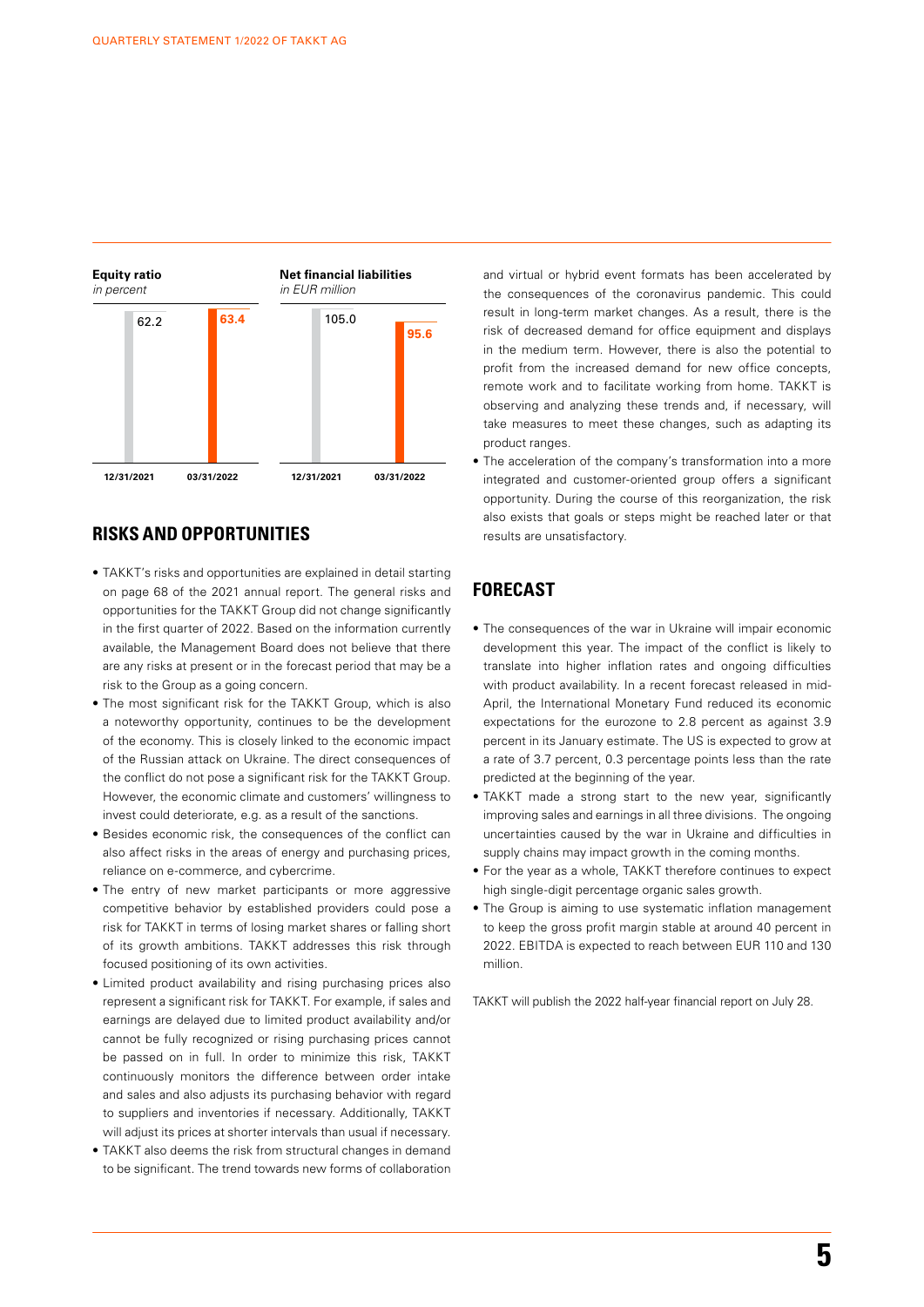# **CONSOLIDATED STATEMENT OF INCOME OF THE TAKKT GROUP**

*in EUR million*

|                                                                                                        | $1/1/2022 -$<br>3/31/2022 | $1/1/2021 -$<br>3/31/2021 |
|--------------------------------------------------------------------------------------------------------|---------------------------|---------------------------|
| <b>Sales</b>                                                                                           | 328.4                     | 266.4                     |
| Changes in inventories of finished goods and work in progress                                          | 0.1                       | 0.0                       |
| Own work capitalized                                                                                   | 0.3                       | 0.3                       |
| <b>Gross performance</b>                                                                               | 328.8                     | 266.7                     |
| Cost of sales                                                                                          | $-198.5$                  | $-1575$                   |
| <b>Gross profit</b>                                                                                    | 130.3                     | 109.2                     |
| Other income                                                                                           | 0.8                       | 1.2                       |
| Personnel expenses                                                                                     | $-51.2$                   | $-44.1$                   |
| Other operating expenses                                                                               | $-47.2$                   | $-39.8$                   |
| <b>EBITDA</b>                                                                                          | 32.7                      | 26.5                      |
| Depreciation, amortization and impairment of property, plant and equipment and other intangible assets | $-10.3$                   | $-9.3$                    |
| <b>EBIT</b>                                                                                            | 22.4                      | 17.2                      |
| Income from associated companies                                                                       | 0.0                       | $-0.2$                    |
| Finance expenses                                                                                       | $-1.1$                    | $-1.1$                    |
| Other finance result                                                                                   | 0.0                       | $-0.1$                    |
| <b>Financial result</b>                                                                                | $-1.1$                    | $-1.4$                    |
| Profit before tax                                                                                      | 21.3                      | 15.8                      |
| Income tax expense                                                                                     | $-4.9$                    | $-3.9$                    |
| Profit                                                                                                 | 16.4                      | 11.9                      |
| attributable to owners of TAKKT AG                                                                     | 16.4                      | 11.9                      |
| attributable to non-controlling interests                                                              | 0.0                       | 0.0                       |
|                                                                                                        |                           |                           |
| Weighted average number of issued shares in million                                                    | 65.6                      | 65.6                      |
| Basic earnings per share (in EUR)                                                                      | 0.25                      | 0.18                      |
| Diluted earnings per share (in EUR)                                                                    | 0.25                      | 0.18                      |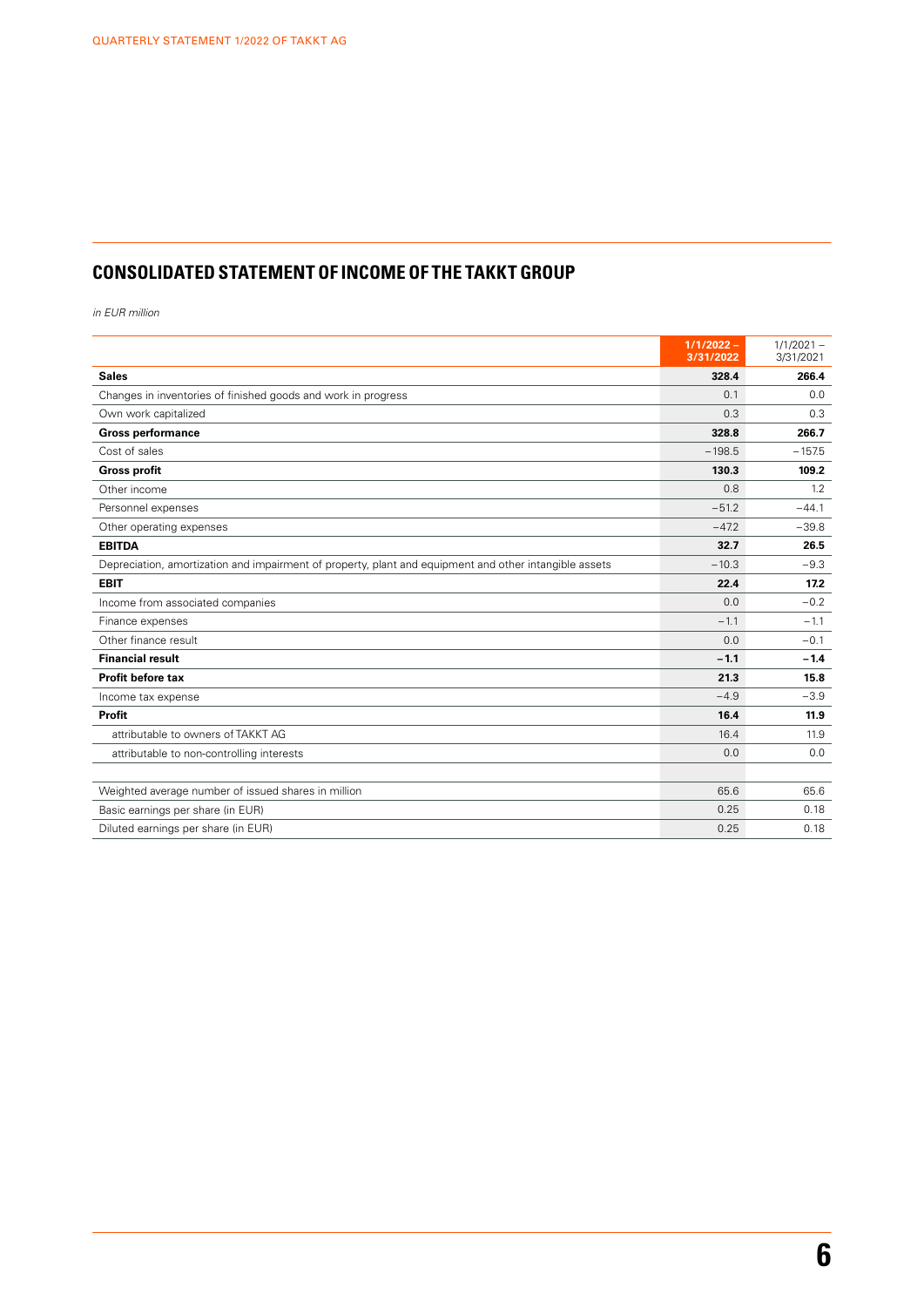# **CONSOLIDATED STATEMENT OF FINANCIAL POSITION OF THE TAKKT GROUP**

*in EUR million*

| <b>Assets</b>                              | 3/31/2022 | 12/31/2021 |
|--------------------------------------------|-----------|------------|
| Property, plant and equipment              | 123.0     | 126.4      |
| Goodwill                                   | 594.6     | 589.7      |
| Other intangible assets                    | 64.0      | 65.9       |
| Other assets                               | 24.9      | 24.9       |
| Deferred tax                               | 4.9       | 5.3        |
| <b>Non-current assets</b>                  | 811.4     | 812.2      |
|                                            |           |            |
| Inventories                                | 166.8     | 146.2      |
| Trade receivables                          | 134.7     | 119.4      |
| Other receivables and assets               | 24.1      | 26.5       |
| Income tax receivables                     | 2.6       | 8.3        |
| Cash and cash equivalents                  | 3.5       | 2.8        |
| <b>Current assets</b>                      | 331.7     | 303.2      |
| <b>Total assets</b>                        | 1,143.1   | 1,115.4    |
|                                            |           |            |
| <b>Equity and liabilities</b>              | 3/31/2022 | 12/31/2021 |
| Share capital                              | 65.6      | 65.6       |
| Retained earnings                          | 637.9     | 621.5      |
| Other components of equity                 | 21.2      | 6.9        |
| <b>Total equity</b>                        | 724.7     | 694.0      |
|                                            |           |            |
| <b>Financial liabilities</b>               | 60.2      | 71.7       |
| Pension provisions and similar obligations | 66.7      | 77.0       |
| Other provisions                           | 9.6       | 9.5        |
| Deferred tax                               | 72.5      | 68.1       |
| <b>Non-current liabilities</b>             | 209.0     | 226.3      |
|                                            |           |            |
| Financial liabilities                      | 38.9      | 36.1       |
| Trade payables                             | 58.5      | 47.1       |
| Other liabilities                          | 86.5      | 82.4       |
| Provisions                                 | 22.6      | 25.4       |
| Income tax payables                        | 2.9       | 4.1        |
| <b>Current liabilities</b>                 | 209.4     | 195.1      |
| <b>Total equity and liabilities</b>        | 1,143.1   | 1,115.4    |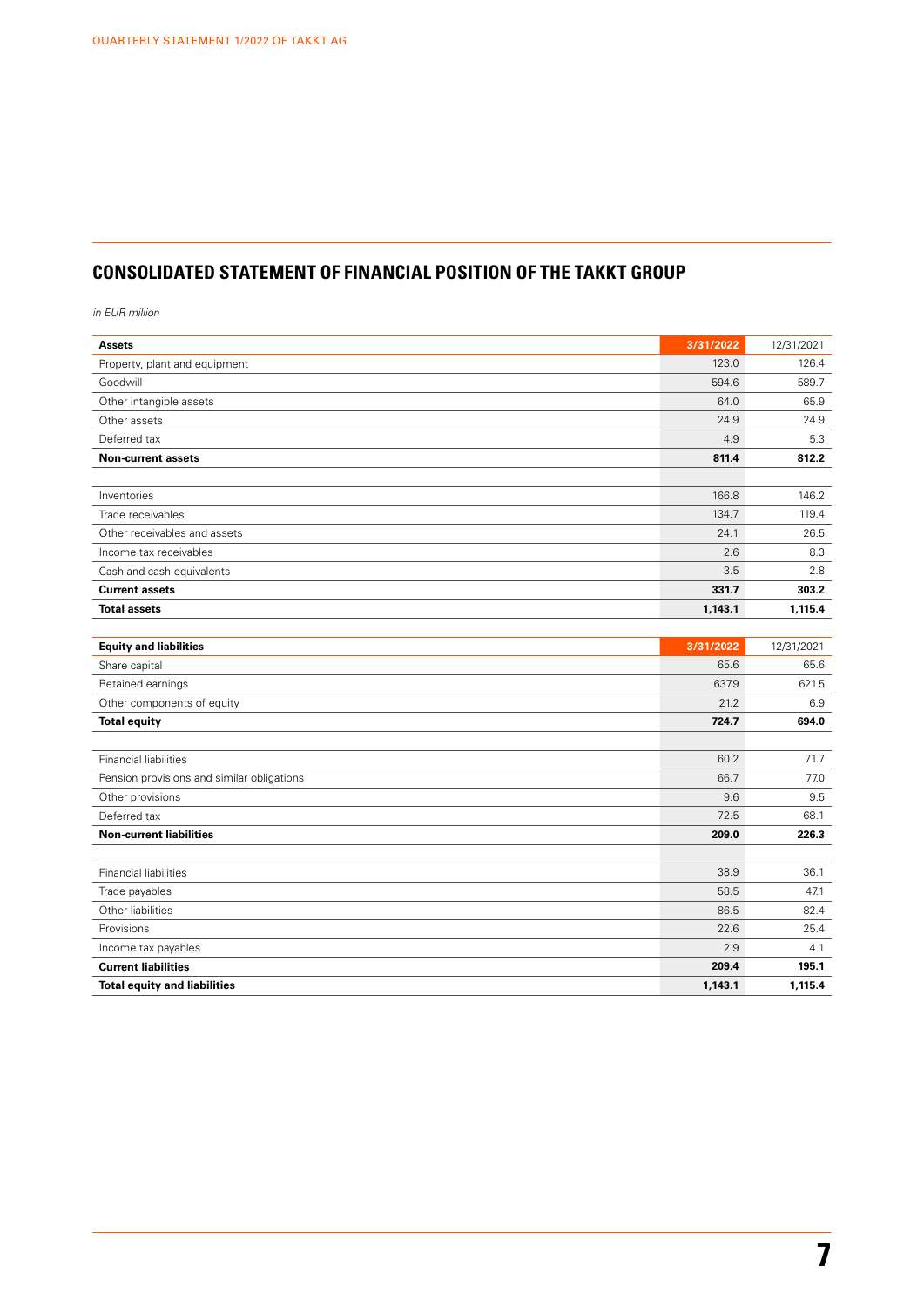# **CONSOLIDATED STATEMENT OF CASH FLOWS OF THE TAKKT GROUP**

*in EUR million*

|                                                                 | $1/1/2022 -$<br>3/31/2022 | $1/1/2021 -$<br>3/31/2021 |
|-----------------------------------------------------------------|---------------------------|---------------------------|
| Profit                                                          | 16.4                      | 11.9                      |
| Depreciation, amortization and impairment of non-current assets | 10.3                      | 9.3                       |
| Deferred tax expense                                            | 0.7                       | 0.5                       |
| Other non-cash expenses and income                              | 1.5                       | 0.7                       |
| Result from disposal of non-current assets                      | 0.0                       | 0.0                       |
| <b>TAKKT cash flow</b>                                          | 28.9                      | 22.4                      |
|                                                                 |                           |                           |
| Change in inventories                                           | $-19.7$                   | 0.1                       |
| Change in trade receivables                                     | $-15.1$                   | $-8.0$                    |
| Change in trade payables and similar liabilities                | 14.2                      | 8.3                       |
| Change in provisions                                            | $-2.3$                    | $-0.4$                    |
| Change in other assets/liabilities                              | 7.4                       | 1.6                       |
| Cash flow from operating activities                             | 13.4                      | 24.0                      |
|                                                                 |                           |                           |
| Proceeds from disposal of non-current assets                    | 0.1                       | 0.1                       |
| Capital expenditure on non-current assets                       | $-3.3$                    | $-3.0$                    |
| Cash outflows for the acquisition of consolidated companies     | 0.0                       | 0.0                       |
| Cash flow from investing activities                             | $-3.2$                    | $-2.9$                    |
|                                                                 |                           |                           |
| Proceeds from Financial liabilities                             | 10.0                      | 0.0                       |
| Repayments of Financial liabilities                             | $-19.5$                   | $-11.1$                   |
| Dividend payments to owners of TAKKT AG                         | 0.0                       | 0.0                       |
| <b>Cash flow from financing activities</b>                      | $-9.5$                    | $-11.1$                   |
|                                                                 |                           |                           |
| Cash and cash equivalents at 1/1                                | 2.8                       | 4.3                       |
| Increase/decrease in Cash and cash equivalents                  | 0.7                       | 10.0                      |
| Non-cash increase/decrease in Cash and cash equivalents         | 0.0                       | 0.0                       |
| Cash and cash equivalents at 3/31                               | 3.5                       | 14.3                      |